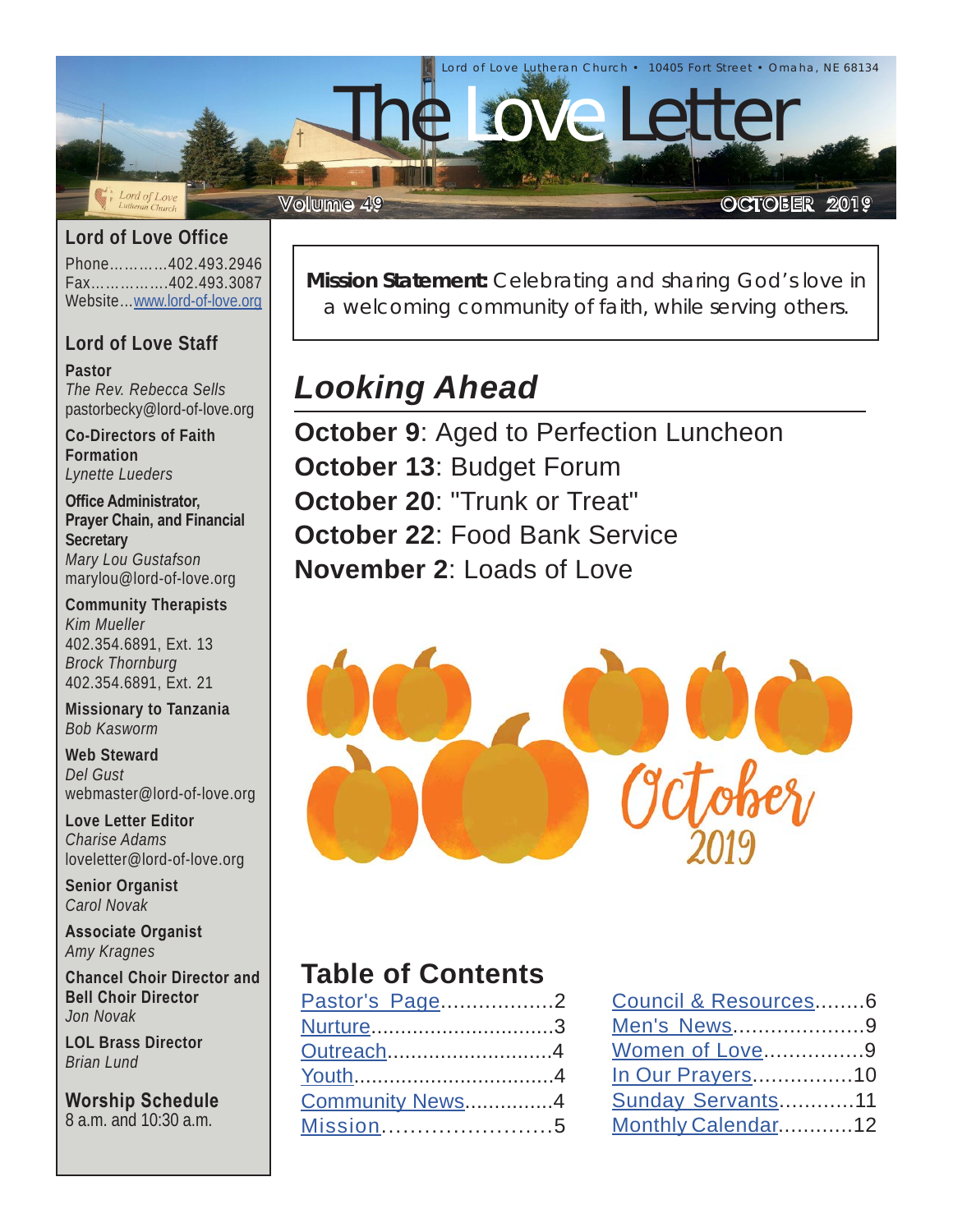## <span id="page-1-0"></span>PASTOR'S PAGE

"Therefore we have been buried with him by baptism into death, so that, just as Christ was raised from the dead by the glory of the Father, so we too might walk in newness of life. 5) For if we have been united with him in a death like his, we will certainly be united with him in a resurrection like his. 10) The death he died, he died to sin, once for all; but the life he lives, he lives to God." *-Romans 6:4-5, 10*

I love the crisp change in air that comes in October (usually), along with the beautiful fall colors that begin to appear as the colors of life blooming around us change from green to colors of fire (red, yellow and orange) to the golden browning on the outside where signs of life seem to become hidden from view. But this dying and browning are only temporary, for we know that new life will spring forth upon the earth again.

This idea of death and life made me think of this passage from Romans because it is one that talks about baptism, death and new life. During October, and on into Sunday, November 3, we will be contemplating these very things ideas. We have two infant baptisms scheduled, where we will likely smile at the gift of new life in our midst and recall the promises God made with all of us on the day of our baptism (and/or on the days our loved ones were also welcomed into new life with Christ) and how this gift of death to ourselves and new life in Christ continues to bring to mind the promises of love, hope, peace, grace and mercy that hold and claim us forever.



This is also the time to start thinking about what things have come about in our lives, that we'd like to have die, be it a string of unfortunate events, pain and suffering, any angst in tension-filled relationships, and all other burdens we've been holding onto that we would like to see die and fly from our lives as the leaves will soon start to fall from weathered trees. Yet, we aren't so good at letting go, even when doing so might help us to envision ways new life is right around the corner.

It is also hard for us to remember blessings that have been promised to come, in the midst of pain we too might be carrying. It is even hard to be the church, that never seems to get us quite where we'd hoped and prayed we might be in the budget or with our numbers in worship, even if we can see and feel great things happening. Yet even when we can clearly see God at work granting us newness of life… dying is still a harsh reality that we face, even as we trust God with our future. Things will change…but that God promises to be with us always is *(continued, next)*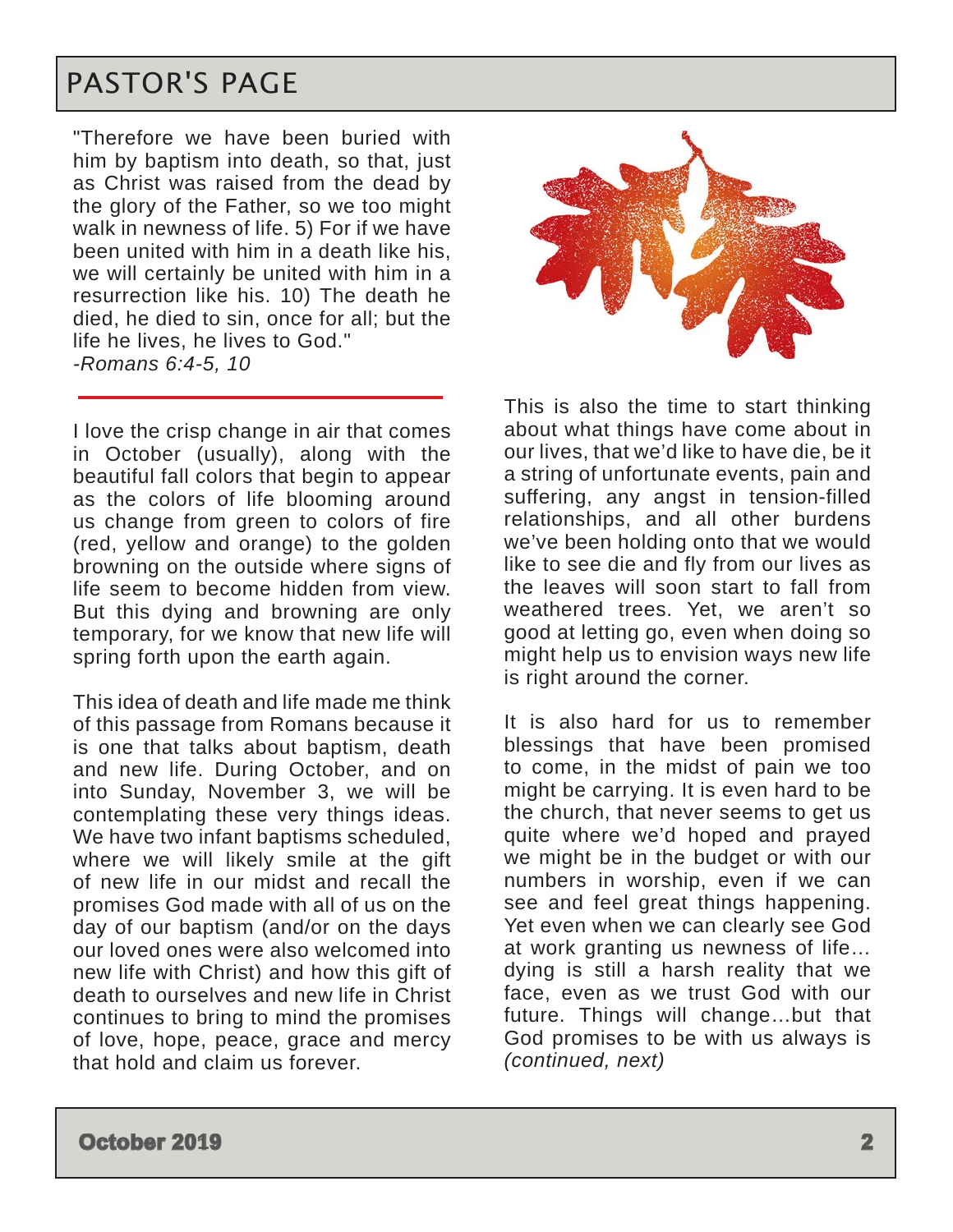# <span id="page-2-0"></span>PASTOR'S PAGE

*(continued from previous)* a constant blessing that we count on.

So as we continue to recall God's faithfulness and everlasting promises given to us as children of God (and to the new people God brings to Lord of Love), may we never stop seeing the ways God takes our little faithfulness and does great things with it. May we see these stories through the quilts that are sewn, the lives we are able to touch. May we lovingly and faithfully spray colors of God's love into the lives of those who are deeply looking to find a sign of new life.

At Lord of Love, I can see God doing amazing things. I also see God bringing about new life and dreams. Yet sometimes, we all need to be reminded, that God continues to bring new life, even when dying and failures seem so prevalent. God is still present, leading and guiding, and bringing about a new life rooted in the waters of baptism that flow and connect us to God and one another through Jesus Christ forever. For God's love nourishes like the roots of trees and grass, where even when we are cut off from growth, God is still feeding us, new seeds are being gathered and harvested, and we are always changing and growing, only to prepare for the next bloom cycle.

May our baptismal waters continue to set us free, bring new life, and call us to be faithful knowing that God's plan for new life is always greater than the dying we fear.

God's peace be with you, Pastor Becky <><



## NURTURE

#### **Monthly F.I.S.H. Dates**

On the **first Sunday of each month (Oct. 6 this month)** all are invited to gather in the fellowship hall at 10:15 a.m. for coffee, tea, and donuts.

On the **third Wednesday of the month (Oct. 16),** everyone is invited to the fellowship hall for F.I.S.H. as well. There will be dinner from 5:30 to 6:15 p.m. followed by fellowship activities from 6:15 to 7 p.m.

### **"Trunk or Treat" on Oct. 20**

Lord of Love will be hosting a community "Trunk or Treat" in our parking lot on **Sunday, Oct. 20**, **3 to 5 p.m.** There will likely be prizes and awards for costumes and decorations! Pumpkin carving for the youth and a potluck dinner will follow.

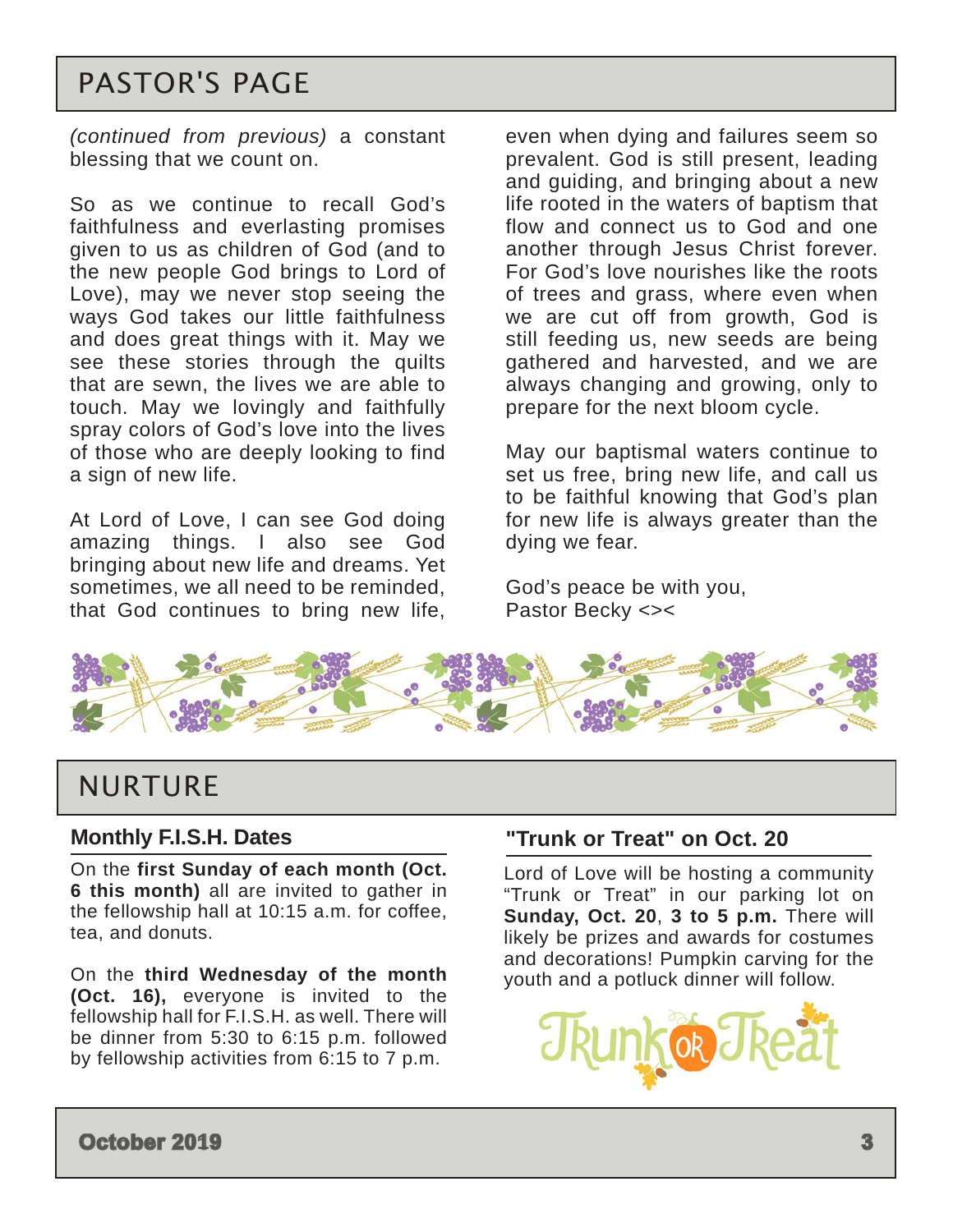# <span id="page-3-0"></span>OUTREACH

#### **Loads of Love**

#### **Saturday, Nov. 2, 9-11:30 a.m.**

Help prepare for next "Loads of Love" laundry and paper supply pantry at Lord of Love. Donate laundry supplies or personal items, such as toothpaste and deodorant, and paper supplies, such as toilet paper or paper towels.

We need volunteers to assist families in receiving their items. Contact Charise Adams ([calex@huskers.unl.edu\)](mailto:calex%40huskers.unl.edu?subject=) or Paula Foster ([paularn75@gmail.com\)](mailto:paularn75%40gmail.com?subject=) if you would like to help.



## YOUTH

#### **Youth Dates to Remember**

**Sunday, Oct. 6, 6:30 p.m.:** Youth Group (7th-12th) graders) **Wednesday, Oct. 16, 5:30 p.m.**: FISH **Sunday, Oct. 20, 3 p.m.**: Trunk or Treat, Potluck and Pumpkin Carving (6:30)

**Sunday, Nov. 3, 6:30 p.m.**: Youth Group **Sunday, Nov. 17, 6:30 p.m.**: Youth Group **Wednesday, Nov. 20, 5:30 p.m.**: FISH

## COMMUNITY ANNOUNCEMENTS

#### **Book Club: Oct. 22**

On **Oct. 22 at 1 p.m.** we will discuss "This Blessed Earth: A Year in the Life of an American Farmer" by Ted Genoways. It has been described as "a history book, an economics text, even a soap opera of sorts. If we eat, we should know." This is the current Omaha Reads book, so OPL has several copies.



**October 2019 4**

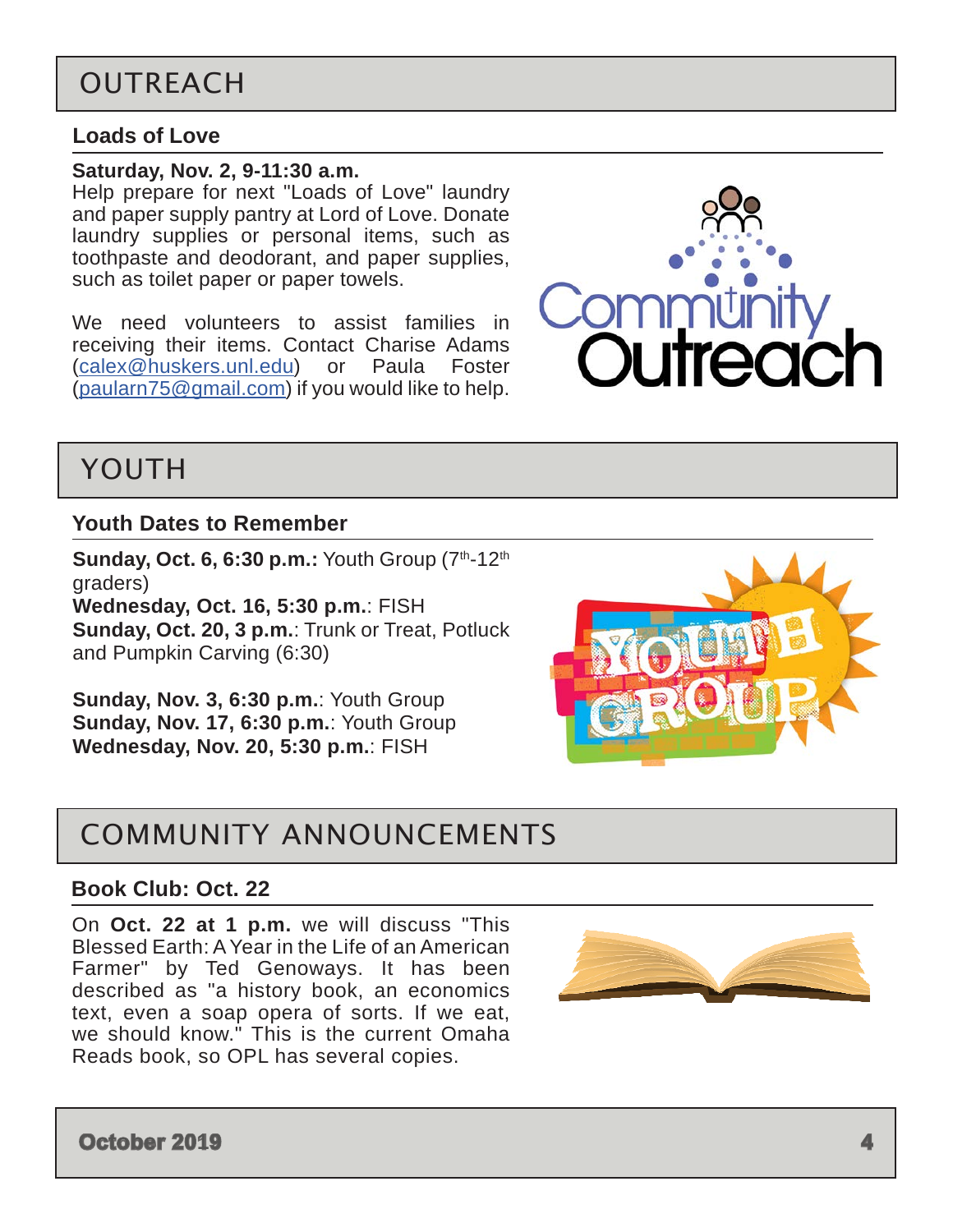### <span id="page-4-0"></span>**"Mission Possible" Update**

The Mission Possible Team designated the upcoming special offerings for Noisy November, Thanksgiving, Wednesday Advent Worship, and Christmas to the ELCA AMMPARO program and a family farm from ELCA "Good Gifts." See below for information about the special efforts to assist our neighbors in El Salvador, Honduras, and Guatemala; as well as migrant minors seeking asylum in the US. We hope to have a speaker come to give us more insight at the worship services and the adult forum. Details to come.



We will host a volunteer opportunity at the Food Bank of the Heartland on **Tuesday, October 22, from 5-7 p.m.**  Visit the Food Bank of the Heartland event registration page: [http://cerv.is/](http://cerv.is/m?0353gRyEUWG) [m?0353gRyEUWG](http://cerv.is/m?0353gRyEUWG) to sign up to help.

Those wishing to carpool should meet at Lord of Love at 4:30 p.m. Otherwise, we'll meet at the volunteer entrance to the food bank at 5 p.m. Only those who have pre-registered may participate. (Please talk to Deb Lund if you have trouble signing up via their website event page.)

### **About ELCA AMMPARO**

The word "amparo" in Spanish means the protection of a living creature from suffering or damage. The ELCA's strategy to **Accompanying Migrant Minors with Protection, Advocacy, Representation and Opportunities (AMMPARO)** was envisioned after witnessing the plight of children who are forced to flee their communities because of complex and interrelated reasons, including chronic violence, poverty, environmental displacement and lack of opportunities in El Salvador, Honduras and Guatemala. Due to our connection to companion churches in the region, including companion synod relationships, and existing ministries in the U.S., the ELCA is well-positioned to help ensure that these vulnerable children are protected.

The Nebraska/Western Iowa Synods' AMMPARO Task Force seeks to be a local partner with the national ELCA strategy to accompany migrant minors.

For additional resources, go to [www.](http://www.elca.org/ammparo) [elca.org/ammparo](http://www.elca.org/ammparo). You can also contact MaryCampbell, AMMPARO convener, at mary.campbell@elca.org.



"Dios es nuestro amparo y fortaleza," ("God is our refuge and strength,") *–Psalm 46:1*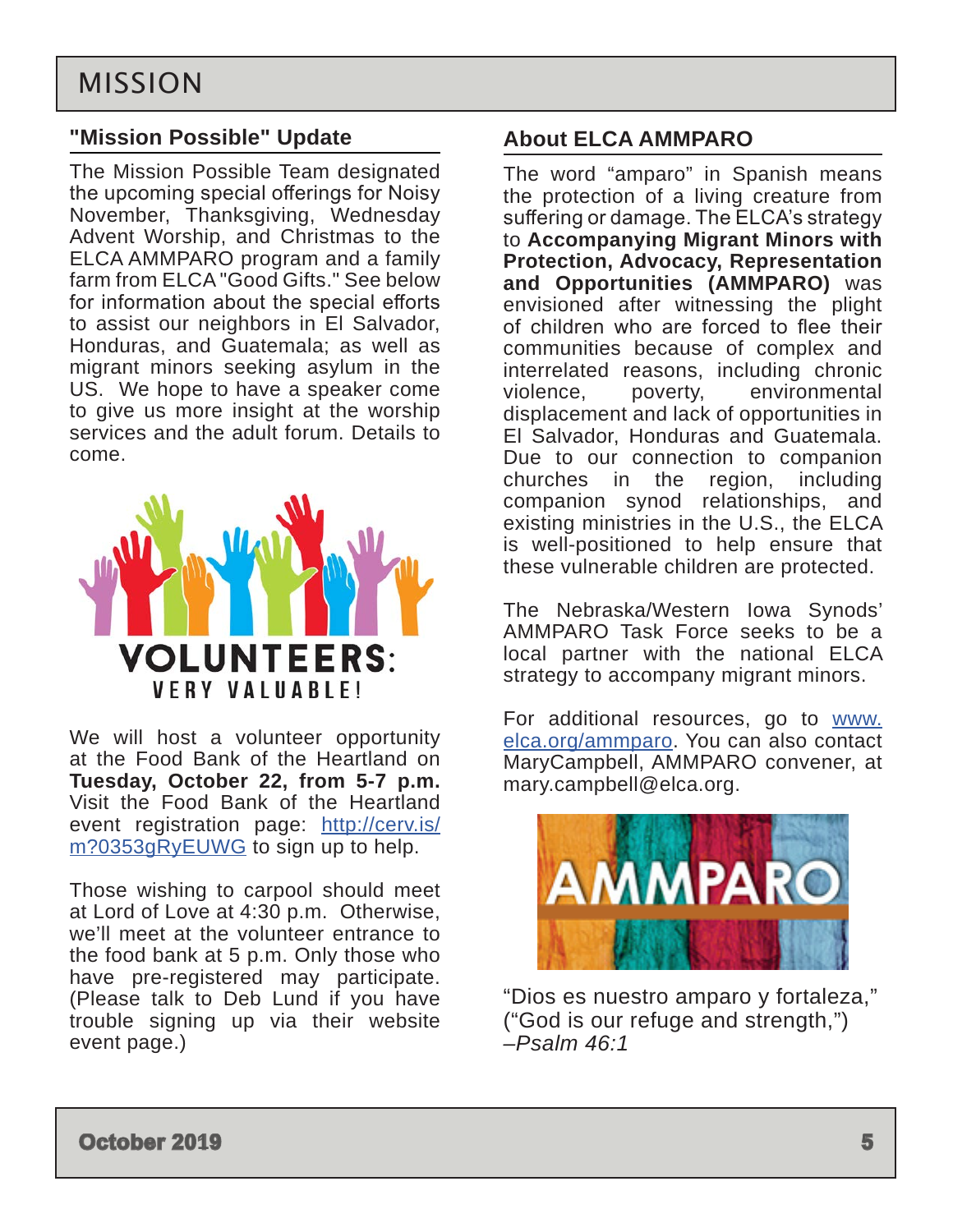## <span id="page-5-0"></span>**From Council President Brian Lund**

"The one who plants and the one who waters have one purpose, and they will each be rewarded according to their own labor. For we are co-workers in God's service; you are God's field, God's building. By the grace God has given me, I laid a foundation as a wise builder, and someone else is building on it. But each one should build with care. For no one can lay any foundation other than the one already laid, which is Jesus Christ." -1 Corinthians 3: 8-11 (NIV)

The council has finished our first pass through our financial plan for ministry (aka budget) for 2020. Together we look at the details of our total ministry and try to discern the best use of the funds entrusted to our care. There are some challenges and frustrations involved in this planning. There are things we dream of doing, but defer because of financial constraints. Challenges arise as our "fixed costs" of operation continue to rise even as we work at making our building and support services more efficient. The plan includes some exciting additions to our ministry that strengthen our service to the community. Please come to our Ministry Plan Forum on **Oct. 13** to review our plan and provide input/feedback.

The council is also looking at ways to alleviate the existing financial deficit that increased during the summer months. We give thanks for the generous giving of our members. Lord of Love is paying all of the bills. However, received funds

are inadequate to move money into our special accounts (Major Improvement Fund, Special Funds). Please pray for wisdom for the council as we work to address this issue.

The life of our congregation is richer when our members participate in sharing of our faith stories and working together as a community in the mission of the church. I invite all of our members to prayerfully consider periodically giving of your time to help with congregation activities outside of Sunday worship. There are many onetime service opportunities that take only a few hours. Working together as the body of Christ, we can accomplish much.

"Be shepherds of God's flock that is under your care, watching over them not because you must, but because you are willing, as God wants you to be; not pursuing dishonest gain, but eager to serve; not lording it over those entrusted to you, but being examples to the flock."

-1 Peter 5:2-3 (NIV)

Please continue to pray for the ELCA, Presiding Bishop Elizabeth Eaton, our Nebraska Synod, Bishop Brian Maas, Pastor Becky, our staff, our members, our ministry together, and for all of those who are in need.

Blessings in faith and service,

Brian Lund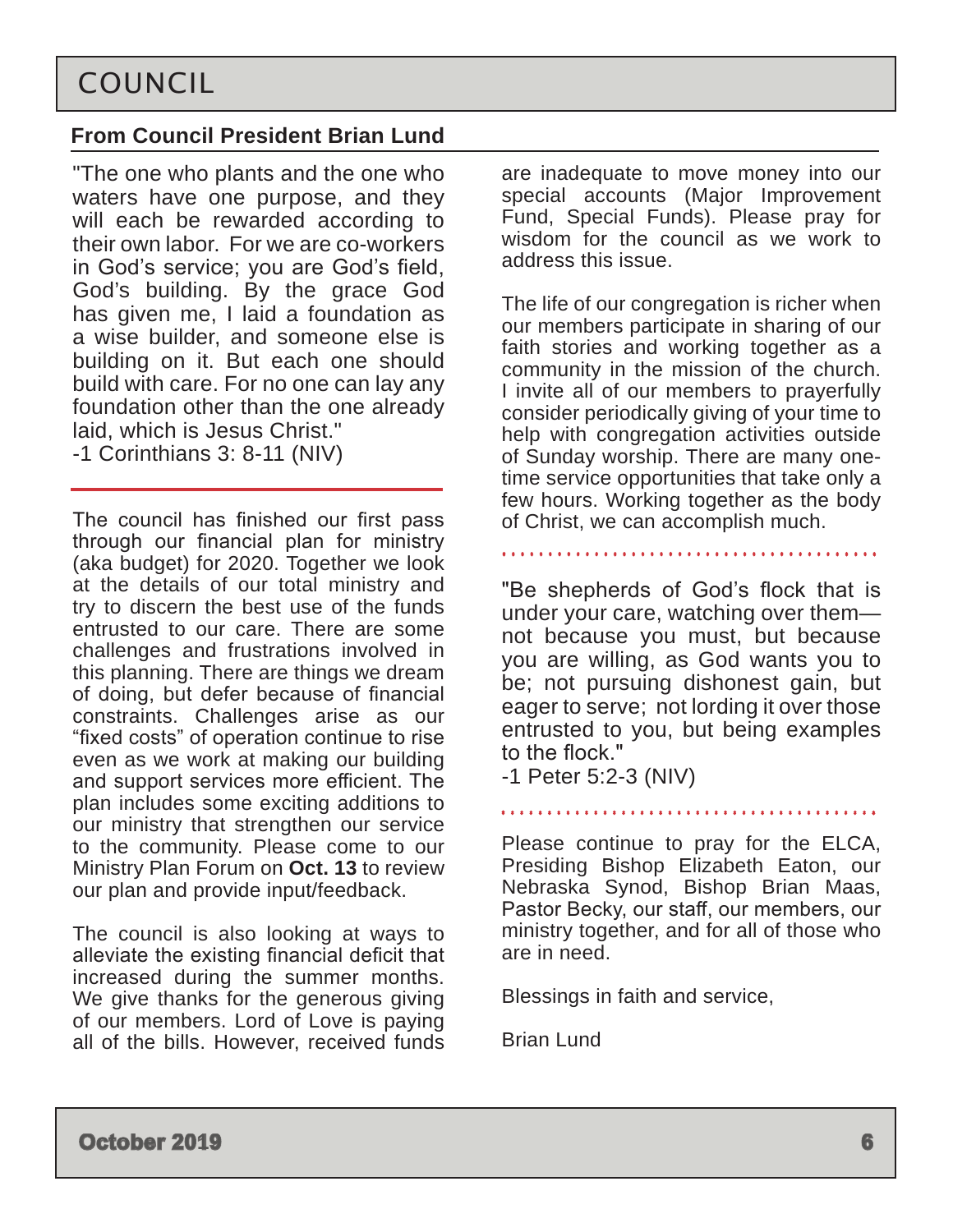# COUNCIL AND RESOURCES

### **2019 Lord of Love Church Council**

*Vision and Coordination***:** Brian Lund, President; Paul Murphy, Vice-President;

Kathy Christiansen, Secretary; Rett Messerschmidt, Treasurer

*Nurture:* Rosie Avalos and Joan Witt

*Outreach:* Paula Foster and Charise Adams *Resources:* Brandon Zalesky and Paul Christenson

*Worship:* Rex Quadhamer and Shawn Lorenzen

## **Giving Status**

General Fund financial information, August 2019: Actual Income - \$25,699.14 Actual Expense - \$27,192.37

Financial Information YTD as of end of August: Actual Income - \$213,060.02 Actual Expense - \$219,729.76



**COUNCIL** 

**CHURCH** 

As of the end of August, the available cash balance is *negative* \$16,168.11. Weekly offerings of \$6,912 are needed to meet budgeted expenses. The weekly offering average at the end of August was \$6,176. Thank you for your continued support.

## **A New Way to Give: GivePlus+**

Electronic giving through the GivePlus+ program as an option for your financial giving has arrived. Here are some basics as a reminder.

#### **GvePlus+ Program Overview**

This program allows you to give via Lord of Love's website or a smartphone app. First, you establish an account and define your profile. Then you can give through either option using that account. You can make a one-time gift or establish a schedule for ongoing giving.We has=ve defined five different funds for you to designate your gift; Regular Offering, Endowment Fund, Memorial Fund, Youth Fund, and Deacon Fund.

#### **Through the Church Web Site**

- 1. Access the web site, **[Lord-of-love.org](http://Lord-of-love.org).** Use the Giving pull-down menu under Resources to access the giving page.
- 2. Locate the "Give Now" box on the Giving page.
- 3. Create an account and establish your method of payment *(continued, next):*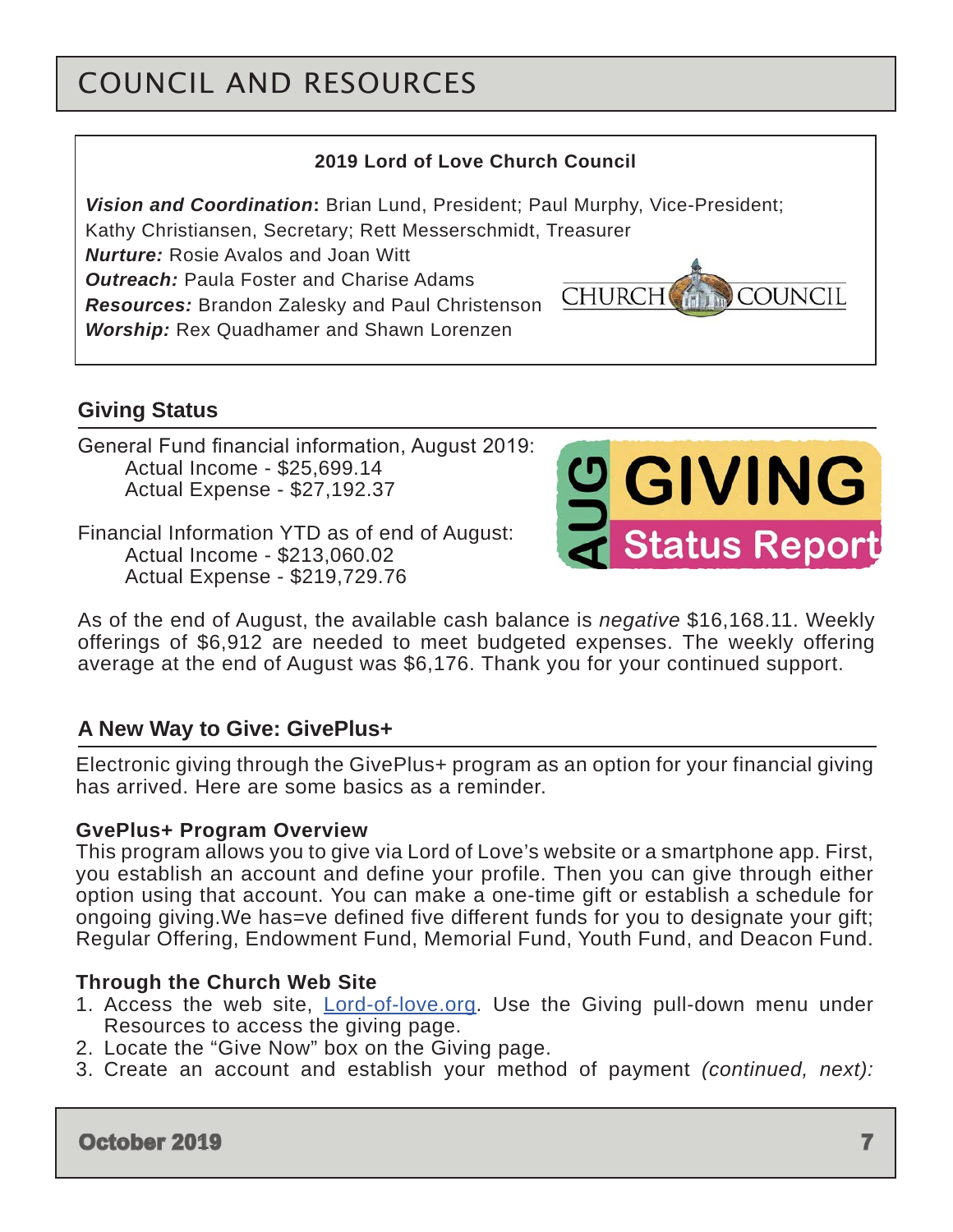## **GivingPlus+ continued**

credit card, debit card, or checking or savings bank account. Lord of Love never has access to the payment method information. The detail information is fully managed by GivePlus+.

4. Follow the instructions to establish a one-time gift or a recurring gift and select the payment method. It's that simple.

## **GivePlus+ App**

- 1. Download the GivePlus+ app from your app store.
- 2. Open the app and search for our congregation. Search for "Lord of Love, Omaha, NE". Note: BE CAREFUL IN CHOOSING THE CHURCH AS THERE IS MORE THAN ONE LORD OF LOVE.
- 3. Follow the instructions to establish an account, define payment methods, and make your one-time or ongoing gift. Use your account logon to access the same account through Lord of Love's Web site or through the GivePlus+ App.

If you currently are using Simply Giving and would like to begin using GivePlus+, please contact Mary Lou in the church office. Then open your GivePlus+ account through either the web site or the GivePlus+ app.



## **Stewardship in the Community**

#### **Laura Armitage: Nebraska Lutheran Campus Ministry**

Nebraska Lutheran Campus ministry is busy around the Omaha metro area! I, along with Don Rowen, serve as a committee member on the "NEMO" board, which serves college students at the University of Nebraska-Omaha, Metro Community College, College of St. Mary, and Iowa Western Community College. The NEMO board is comprised of a diverse group of adults from ELCA churches around the Omaha metro area. The purpose of our advisory board is to manage the integration of NEMO with the broader Nebraska Lutheran Campus Ministry and to help provide programming for NEMO students. Some of these activities include the annual Evensong event, weekly undergraduate student fellowship (which is housed at St. Timothy's church), God & Grads Bible study, and smaller events such as Trunk-or-Treat at Halloween and local service projects.

We are working hard on a busy schedule of activities for the NEMO students this year! Stay tuned for dates for our fundraiser events. We welcome support of all kinds- it really takes a village to pull together students from so many schools into one cohesive group within our city.

If you know of any college students in Omaha to refer to NEMO, contact Pastor Jim Holthus at lootrn@hotmail.com with the student's contact information so we can reach out to them. Thanks to Lord of Love for your support of Campus Ministry in Omaha!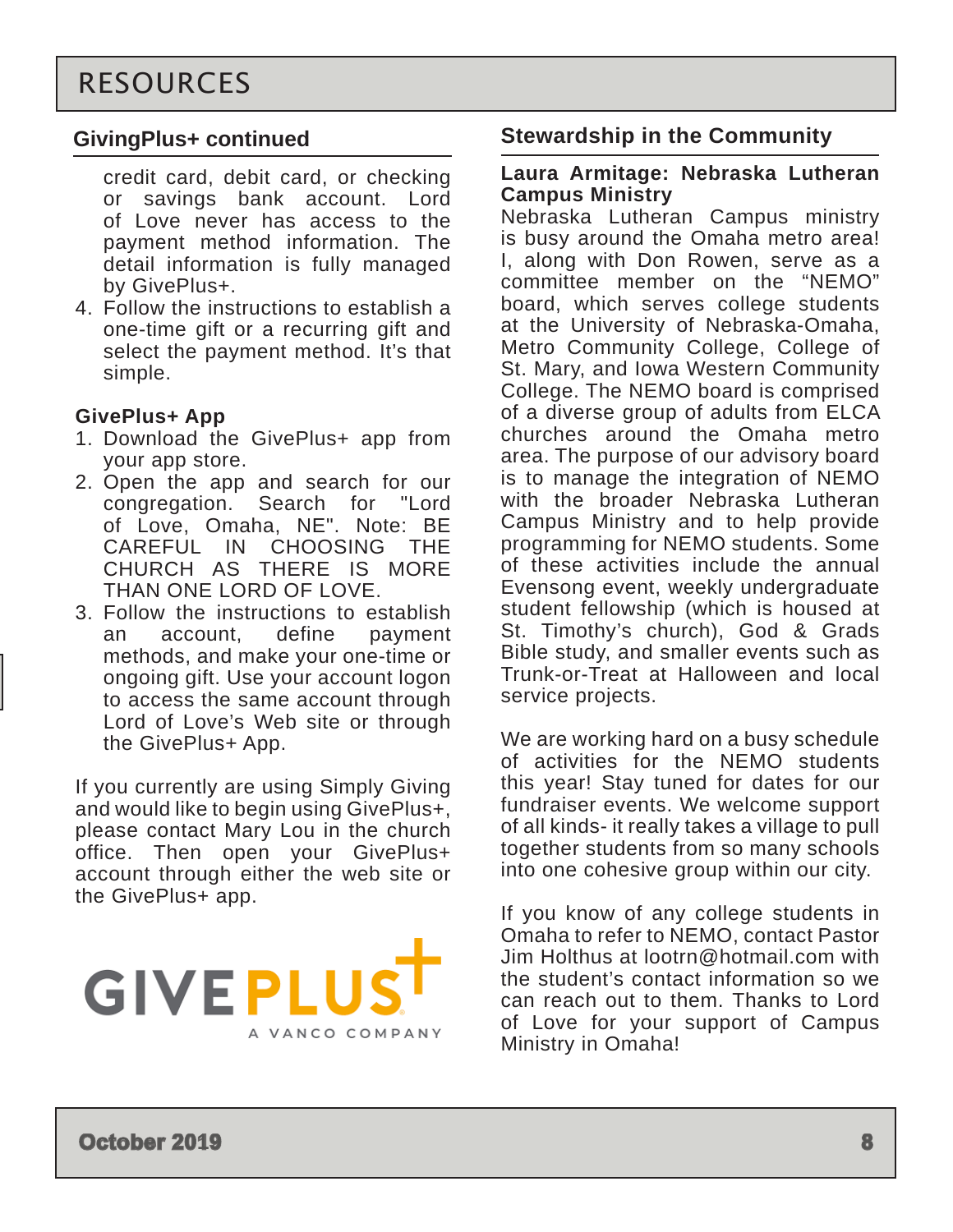# MEN'S NEWS CORNER

### **Men's Breakfast Group**

The Men's Breakfast Group meets Saturday mornings at 0700 in the fellowship hall. All men are welcome.



## WOMEN OF LOVE

### **Women's General Meeting**

November is quickly approaching, and we need your help! On **Nov. 9 at 9 a.m.,** LOL Women of Love will hold their annual planning meeting (with a light meal) for 2020 activities as we work to fulfill the purpose of the Women of the ELCA:

*As a community of women created in the image of God, called to discipleship in Jesus Christ, and empowered by the Holy Spirit, we commit ourselves to grow in faith, affirm our gifts, support one another in our callings, engage in ministry and action, and promote healing and wholeness in the church, the society, and the world.*

We will evaluate the program for 2019 and include, revise, add or eliminate activities to help us in our spiritual growth.

We need some more women to serve on our ministry team that oversees the women's ministry at Lord of Love. We need some more ideas as we plan. Contact Rose Roberts (402-689-4802) or Ruth Manning (402-451-0221) if you can help us. Thanks!

### **11th Triennial Gathering/Convention**

Let's go to Phoenix! The upcoming convention will be held in Phoenix **July 14- July 16** followed by the gathering **July 15- 19.** The triennial convention is the highest legislative authority within the organization. Along with official business of the CWO, voting members will elect four officers and 17 board members to the churchwide executive board for 2020-2023. You do not need to be a delegate to attend the convention; any one can visit as a guest.

The Gathering will offer speakers, workshops, worship, service opportunities, and more.

Early bird registration is \$325. After **Jan. 6**, the fee goes up to \$375. Watch for updates at: [https://www.womenoftheelca.org/new](https://www.womenoftheelca.org/new-triennial-event-page)[triennial-event-page](https://www.womenoftheelca.org/new-triennial-event-page)



"Do your little bit of good where you are; it is those little bits of good put all together that overwhelm the world." —Bishop Desmond Tutu

**October 2019 9**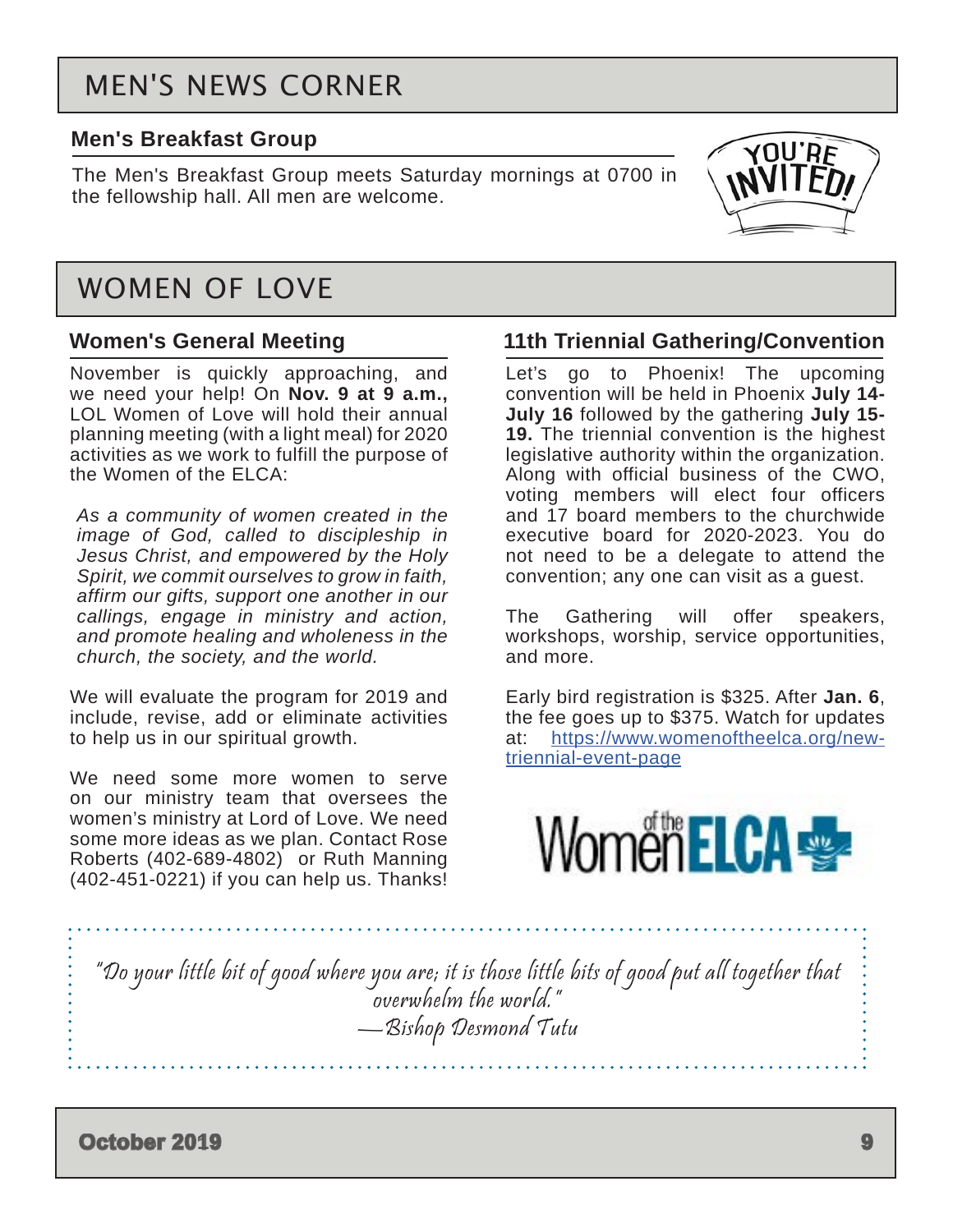## <span id="page-9-0"></span>WOMEN OF LOVE

### **Lutheran Women of Omaha**

St. Timothy's Lutheran Church, 510 N. 93rd St., will host the **Oct. 8** meeting of Lutheran Women of Omaha at noon. Luncheon will be served for \$7.

Teela Mickles, founder/CEO of Compassion in Action, Inc. will be the guest speaker. The faith-based non-profit organization serves individuals in the state correctional facilities and families affected by incarcerations and also facilitates a gang prevention program for boys. The free-will offering has been designated for that ministry.

Please make reservations with Ruth Manning, 402-451-0221 by 3 p.m. Sunday, **Oct. 6**.

## **Thankofferings, Blessing of Quilts**

On **Oct. 13**, our annual Thankoffering Service and Blessing of the Quilts for Lutheran World Relief will take place at both worship services.



The monetary thankofferings are a longstanding custom among Lutheran women. We give in thanksgiving for blessings received. Your generosity helps support the ongoing ministries of the churchwide Women of the ELCA, including our triennial conventions, the work of your elected churchwide board, the annual conference of synodical presidents, our communications ministries, justice and advocacy work, and much more. Special offering envelopes will be available next to the guestbook in the narthex.

In addition, LOL women have a long history of making quilts, some of which are distributed

### **Thankofferings, Blessing of Quilts**

*(continued)* locally, but most are sent to Lutheran World Relief. We all know the comfort and care we feel when we snuggle under a quilt. That's the feeling we share through an LWR Mission Quilt. Useful for shielding against the cold and rain and for warm bedding, quilts can also be used as simple tents, floor coverings, or a wrap to hold a baby on a mother's back. In a simple combination of fabric and thread, we reach out to people in their time of greatest need with a strong message of hope.

In addition to the women taking their thankofferings to the altar at a designated time in the service, Pr. Becky will lead us in the blessing of the quilts made from fabric donated by our congregation and made with loving hands.

Thanks to all for supporting these ministries. If you would like to help with quilts, the group meets at 9 a.m. on the 1st and 3rd Tuesdays of the month at the church.

### **Gather Bible Study**

All women are invited to attend one of the two LOL study groups. The Wednesday evening group meets in the Mary Room at 6 p.m. on **Oct. 2** (no meal).

The Monday evening group dinner meeting will be held at the home of Deb Christenson, 16117 Clay Court, Bennington at 6 p.m. on **Oct. 7.** Please call Deb at 402-403-1139 if you plan to attend.

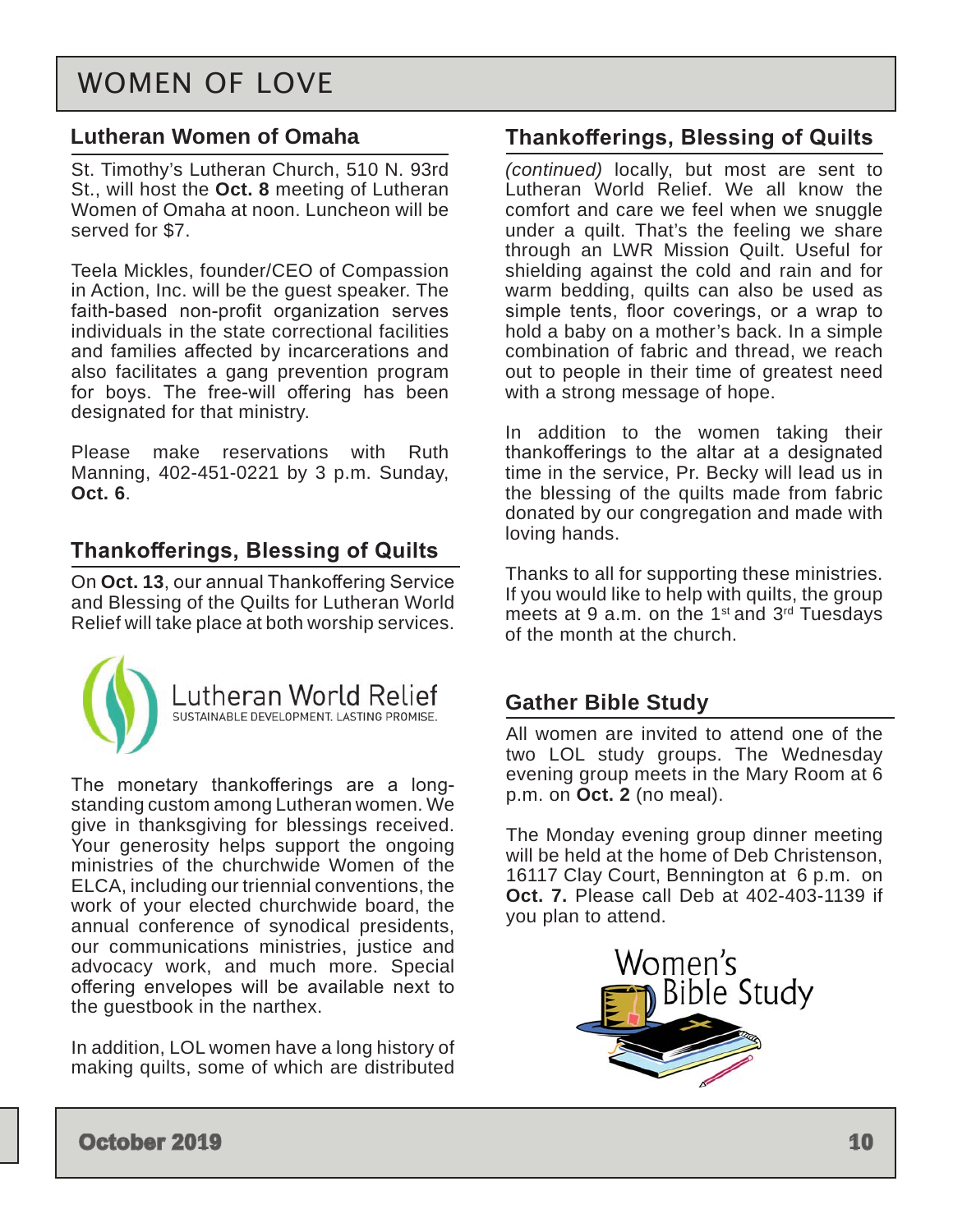# <span id="page-10-0"></span>IN OUR PRAYERS

Tonya Achenbach (cousin of Todd Meyer) *Connie Bennett (cousin of Karen Armitage)* Kate Boarts (mother of David & grandmother of Chris Boarts) *Kathy Campina (cousin of Rose Roberts)* Gloria Chalkley (friend of Ann Kroll) *Jason Combes* Larry Czapla *Gordon Erickson (brother of Karen Mullen)* Krysta Figga (friend of Dave & Lisa Rieff) *Mardi Fiske* Babette Garder (mother of Kenn Garder) *Olivia Griffin (daughter of Scott and Dana Griffin)* Ed & Janet Guthrie *Jamie Harryman (grandson of Todd and Lisa Meyer)* Pr. Joe Hernandez – Missionary in the Middle East (cousin of David & Chris Boarts) *Dennis Hindemith* David Hojnacke (neighbor of the Armitage family) *Juanita Kiesel (friend of Mary Lou)* Lucy Klos (sister-in-law of Mike & Christie Klos) *Lester (friend of Paul Barnett)* Ken Lineweaver (step-dad of Gwen Edwards) *Don Lueders (brother of Dave Lueders)*

Lisa Lueders (sister-in-law of Dave Lueders)

*Eileen Nagle (mother-in-law of Tara Novak)* Vern Nemitz (uncle of Paula Foster) *Bill Pickens* Otto & Leona Piehl (parents of Deb Lund) *Paul Rumbaugh* Sarge Schuchard *Peggy Seck (cousin of Ann Kroll)* Nancy Shinrock *Ron & Brenda Thom* Roslynn Thom (sister of Ron Thom) *Bill Todd (husband of Pam Todd)* Stephanie Ulrich (relative of Paula Foster) *Sydney Weinman (uncle of Pr. James Sells)*  Steve Wiitala, (friend of Karen Mullen) *Pat Wineinger*

Caregivers; those who suffer with addictions and depression, those seeking employment, those dealing with infertility or seeking to adopt

#### **Those Who Mourn**

Marilyn Rollings (aunt of Pr. James Sells)

#### **Those Who Are Deployed**

Abel Avalos, son of Miguel & Rosie Avalos Brian Kroeger, friend of the Lueders family

*To add a name to the "In Our Prayers" section, email marylou@lord-of-love.org, contact the office at 402.493.2946, or fill out a prayer request note available in the narthex and place it in the basket.* 

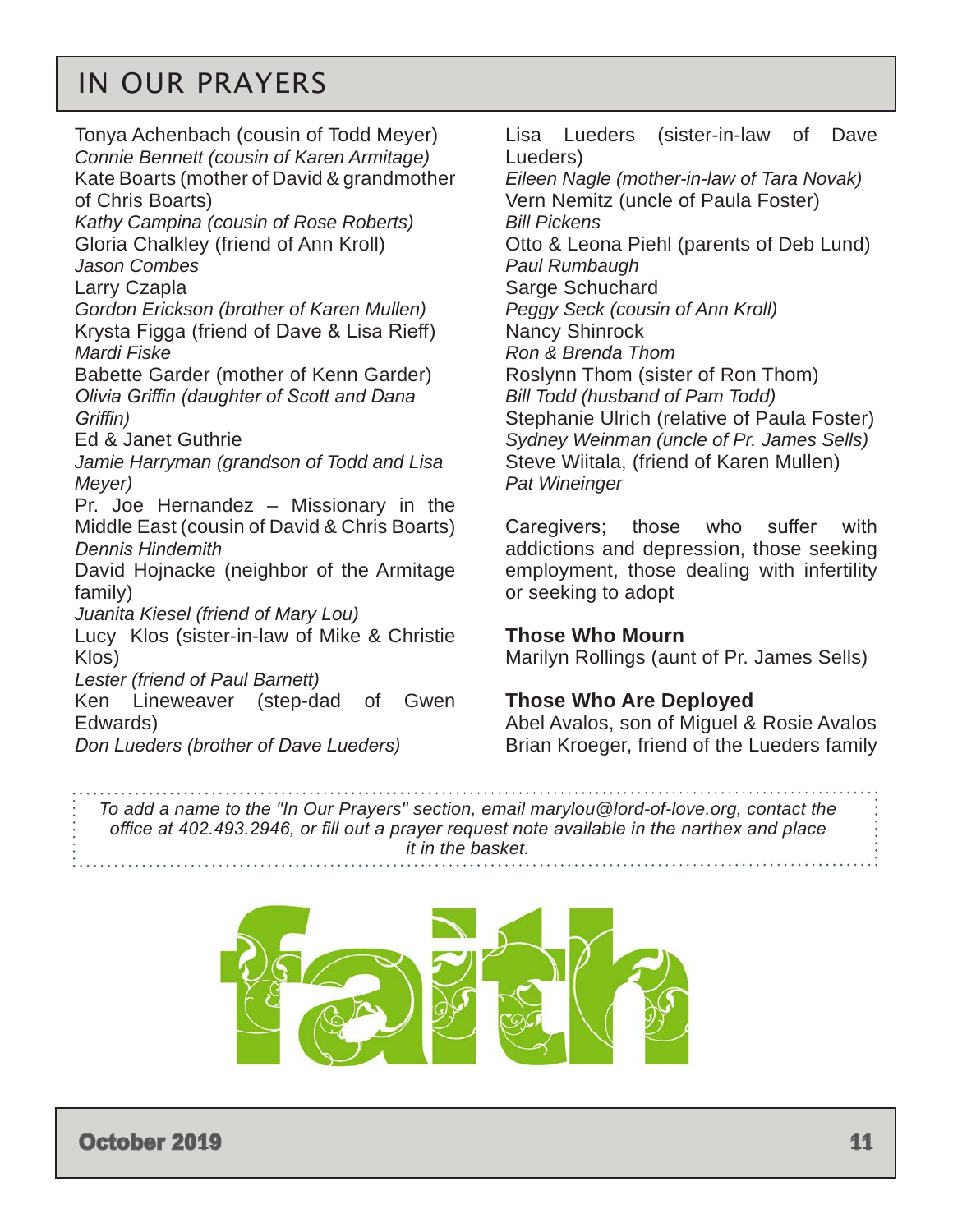# <span id="page-11-0"></span>SUNDAY SERVANTS

|                                                              | 8:00 a.m. Service                  | 10:30 a.m. Service                |  |  |  |  |  |
|--------------------------------------------------------------|------------------------------------|-----------------------------------|--|--|--|--|--|
| October 6                                                    |                                    |                                   |  |  |  |  |  |
| <b>Greeters</b>                                              | Doug and Cathy Aden                | Doug and Karen Armitage           |  |  |  |  |  |
| Liturgist                                                    | <b>Heather Hansen</b>              | Don Rowen                         |  |  |  |  |  |
| <b>Communion Servers</b>                                     | Brandon, Kayci, and Brayden Hansen | Claudia Rowen                     |  |  |  |  |  |
|                                                              | Cathy Aden                         | Kathy Christiansen                |  |  |  |  |  |
|                                                              |                                    | John and Gwen Edwards             |  |  |  |  |  |
| <b>Altar Care</b>                                            | Connie Walther, Lisa Meyer         | Rosie Avalos                      |  |  |  |  |  |
| <b>CD Recording</b>                                          |                                    | Pat Brewer                        |  |  |  |  |  |
| October 13                                                   |                                    |                                   |  |  |  |  |  |
| <b>Greeters</b>                                              | <b>Brian and Deb Lund</b>          | Paul and Deb Christenson          |  |  |  |  |  |
| Liturgist                                                    | Doug Aden                          | Lori Vandeventer                  |  |  |  |  |  |
| <b>Communion Servers</b>                                     | Shari Garder                       | <b>Ashley Hamik</b>               |  |  |  |  |  |
|                                                              | Paul Concannon                     | <b>Rosie Avalos</b>               |  |  |  |  |  |
|                                                              | Doug and Karen Armitage            | Charise and Maykala Adams         |  |  |  |  |  |
| <b>Altar Care</b>                                            | Mardi Fiske                        | Pat Wineinger, Shelby Lamoureux   |  |  |  |  |  |
| <b>CD Recording</b>                                          |                                    | Paul Christenson                  |  |  |  |  |  |
| <b>October 20</b>                                            |                                    |                                   |  |  |  |  |  |
| <b>Greeters</b>                                              | Joe and Jackie Combes              | Joan Witt, Kathy Christiansen     |  |  |  |  |  |
| Liturgist                                                    | <b>Heather Christensen</b>         | Karen Mullen                      |  |  |  |  |  |
| <b>Communion Servers</b>                                     | Joe and Jackie Combes              | Paul and Ann Kroll                |  |  |  |  |  |
|                                                              | Carissa and Payton Combes          | Julie Thompson                    |  |  |  |  |  |
|                                                              |                                    | Joan Witt                         |  |  |  |  |  |
| <b>Altar Care</b>                                            | Joan Witt                          | Deb Quadhamer, Judy Messerschmidt |  |  |  |  |  |
| <b>CD Recording</b>                                          |                                    | Dave Lueders                      |  |  |  |  |  |
| <b>October 27</b>                                            |                                    |                                   |  |  |  |  |  |
| <b>Greeters</b>                                              | Jesse and Pat Brewer               | Tom and Beth Olson                |  |  |  |  |  |
| Liturgist                                                    | Deb Lund                           | Paul Christenson                  |  |  |  |  |  |
| <b>Communion Servers</b>                                     | Jesse and Pat Brewer               | Tom and Beth Olson                |  |  |  |  |  |
|                                                              | Nathaniel and Levi Gust            | Deb Quadhamer                     |  |  |  |  |  |
|                                                              |                                    | Judy Messerschmidt                |  |  |  |  |  |
| <b>Altar Care</b>                                            | <b>Angie Meyers</b>                | Diana Haye, Marcia Roads          |  |  |  |  |  |
| <b>CD Recording</b>                                          |                                    | Paul Murphy                       |  |  |  |  |  |
| <b>Ushers</b>                                                |                                    |                                   |  |  |  |  |  |
| 8:00 Josh Combes, Brian Walther, Brandon Zalesky, Dale Finck |                                    |                                   |  |  |  |  |  |
| 10:30 Dave Lueders, Adam Lueders, Miguel Avalos              |                                    |                                   |  |  |  |  |  |



**October 2019 12 12**